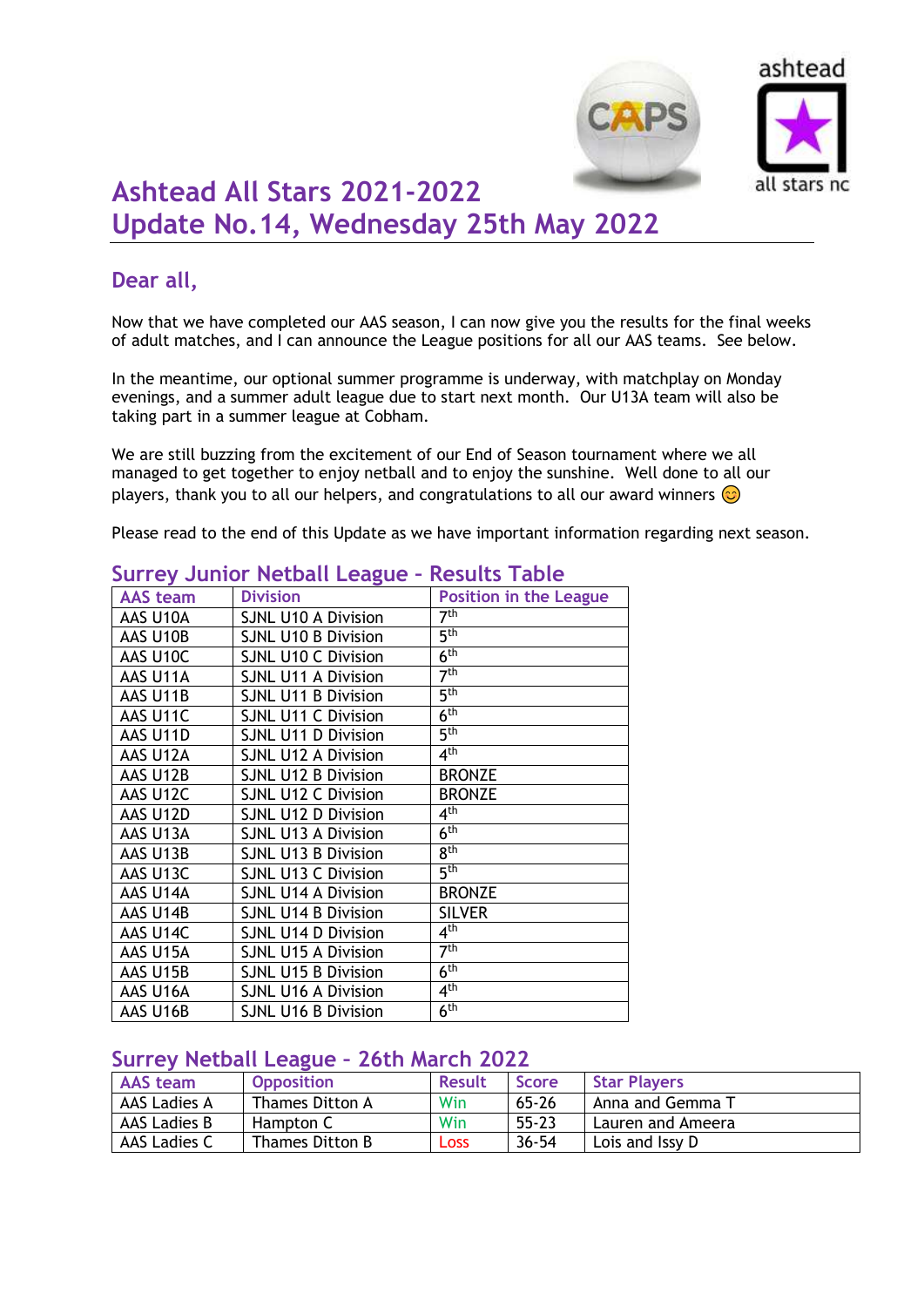## **Kingston District Netball League – 27th March 2022**

|                 |                   |                     | __________________ |              |
|-----------------|-------------------|---------------------|--------------------|--------------|
| <b>AAS</b> team | <b>Opposition</b> | <b>Result</b> Score |                    | Star Players |
| AAS Ladies D    | Putney Ladies     | <b>Loss</b>         | $27 - 44$          | Melissa      |

#### **Kingston District Netball League – 30th March 2022**

| , team             | <b>Opposition</b> | <b>Result</b> | Score     | <b>Star Players</b> |
|--------------------|-------------------|---------------|-----------|---------------------|
| CLadies C<br>AAS L | Hampton C         | Win           | $67 - 29$ | Lily and Megan      |

#### **Kingston District Netball League – 2 nd April 2022**

| AAS team     | <b>Opposition</b> | <b>Result</b> | <b>Score</b> | <b>Star Players</b> |
|--------------|-------------------|---------------|--------------|---------------------|
| AAS Ladies A | Seymours A        | Win           | $57 - 40$    | Anna and Gemma A    |
| AAS Ladies B | Focus A           | <b>Loss</b>   | $28 - 35$    | Clara and Lois      |
| AAS Ladies C | Putney Ladies D   | Win           | 49-27        | Tess and Josephine  |
| AAS Ladies D | Seymours D        | Win           | $41 - 29$    | Alex and Maisie     |

#### **Surrey Netball League – 9th April 2022**

| <b>AAS</b> team | <b>Opposition</b>          | <b>Result</b> | <b>Score</b> | Star Players        |
|-----------------|----------------------------|---------------|--------------|---------------------|
| AAS Ladies A    | Walton and Hersham B       | Win           | $53 - 26$    | Lauren and Anna     |
| AAS Ladies B    | Walton and Hersham C   Win |               | $61 - 11$    | Amelia F and Maggie |

## **Kingston Netball League –23rd April 2022**

| <b>AAS</b> team     | <b>Opposition</b>         | <b>Result</b> | <b>Score</b> | <b>Star Players</b>    |
|---------------------|---------------------------|---------------|--------------|------------------------|
| <b>AAS Ladies A</b> | Cobham C                  | Win           | 48-34        | Hermione and Charlotte |
| AAS Ladies B        | <b>Teddington Bears A</b> | <b>Loss</b>   | 28-49        | Amelia and Clara       |
| AAS Ladies D        | Grasshoppers D            | Win           | <b>B</b> ve  | Cancelled              |

#### **Kingston District Netball League – 30th April 2022**

| <b>AAS</b> team     | <b>Opposition</b> | <b>Result</b> | <b>Score</b> | <b>Star Players</b> |
|---------------------|-------------------|---------------|--------------|---------------------|
| <b>AAS Ladies A</b> | <b>Downs</b>      | Win           | $76 - 30$    | Rosie and Anna      |
| AAS Ladies B        | Weybridge Vandals | Win           | $41 - 34$    | Lucy H and Ameera   |
| AAS Ladies C        | Elmbridge         | Win           | 79 - 34      | Emily G             |

#### **Surrey Netball League – 14th May 2022**

| <b>AAS</b> team     | <b>Opposition</b> | <b>Result</b> | <b>Score</b> | <b>Star Players</b> |
|---------------------|-------------------|---------------|--------------|---------------------|
| <b>AAS Ladies A</b> | Dorking B         | Win           | $62 - 21$    | Josie and Abby      |
| AAS Ladies B        | Barnes            | Win           | 37 - 19      | Katie and Amelia    |
| AAS Ladies C        | Reigate B         | Win           | $50 - 48$    | Whole team          |

#### **Kingston District Netball League – Results Table**

| <b>AAS</b> team | <b>Division</b> | <b>Position in the League</b> |
|-----------------|-----------------|-------------------------------|
| AAS Ladies A    | Division 4      | <b>WINNERS</b>                |
| AAS Ladies B    | Division 8      | 5th                           |
| AAS Ladies C    | Division 10     | <b>WINNERS</b>                |
| AAS Ladies D    | Division 12     | 6th                           |

## **Surrey Netball League – Results Table**

| AAS team     | <b>Division</b> | <b>Position in the League</b> |
|--------------|-----------------|-------------------------------|
| AAS Ladies A | Division 3      | <b>WINNERS</b>                |
| AAS Ladies B | Division 5      | <b>WINNERS</b>                |
| AAS Ladies C | Division 7      | <b>WINNERS</b>                |